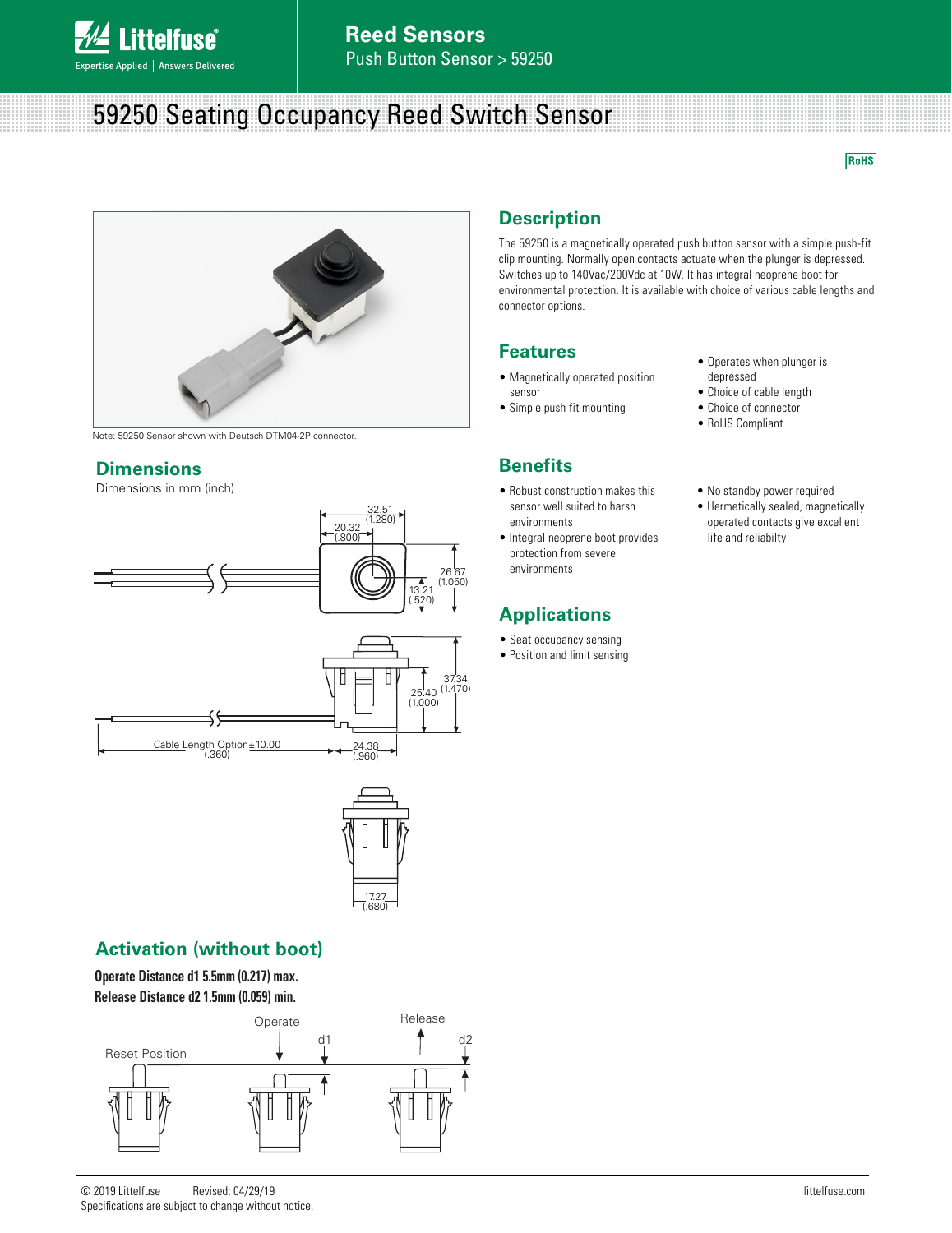

## 59250 Seating Occupancy Reed Switch Sensor

### **Electrical Ratings**

| <b>Contact Type</b>         |                                                  |                                        | <b>Normally</b><br>Open |
|-----------------------------|--------------------------------------------------|----------------------------------------|-------------------------|
| Switch Type                 |                                                  |                                        | $\mathbf{1}$            |
| Contact Rating <sup>1</sup> |                                                  | VA/Watt - max.                         | 10                      |
| Voltage <sup>4</sup>        | Switching <sup>2</sup><br>Breakdown <sup>3</sup> | Vdc - max.<br>Vac - max.<br>Vdc - min. | 200<br>140<br>250       |
| Current <sup>4</sup>        | Switching <sup>2</sup><br>Carry                  | Adc - max.<br>Aac - max.<br>Adc - max. | 0.5<br>0.35<br>0.5      |
| Resistance <sup>5</sup>     | Contact, Initial<br>Insulation                   | $\Omega$ - max.<br>$\Omega$ - min.     | 0.2<br>$10^{10}$        |
| Capacitance                 | Contact                                          | $pF - typ.$                            | 0.2                     |
| Temperature                 | Operating                                        | $^{\circ}C$                            | $-40$ to $+85$          |
|                             |                                                  |                                        |                         |

#### **Product Characteristics**

| Operate Time <sup>6</sup> |                          | ms - max.  | l .O |
|---------------------------|--------------------------|------------|------|
| Release Time <sup>6</sup> |                          | ms - max.  | 1.0  |
| Shock <sup>7</sup>        | 11 $ms \frac{1}{2} sine$ | $G$ - max. | 100  |
| Vibration <sup>7</sup>    | 50-2000 Hz               | $G$ - max. | 30   |

Notes: 1. Contact rating - Product of the switching voltage and current should never exceed the wattage rating. Contact Littelfuse for additional load/life information.

2. When switching inductive and/or capacitive loads, the effects of transient voltages and/or currents should be considered. Refer to Application Notes AN108A and AN107 for details.

3. Breakdown Voltage - per MIL-STD-202, Method 301.

4. Electrical Load Life Expectancy - Contact Littelfuse with voltage, current values along with type of load.

5. This resistance value is for 11.81mm wire length. Resistance changes when wire lengthens.

6. Operate (including bounce)/Release Time - per EIA/NARM RS-421-A, diode suppressed coil (Coil II).

7. Shock and Vibration - per EIA/NARM RS-421-A and MIL-STD-202.

8. For custom modifications to the wire length or size, or adding a special connector, please contact Littelfuse.